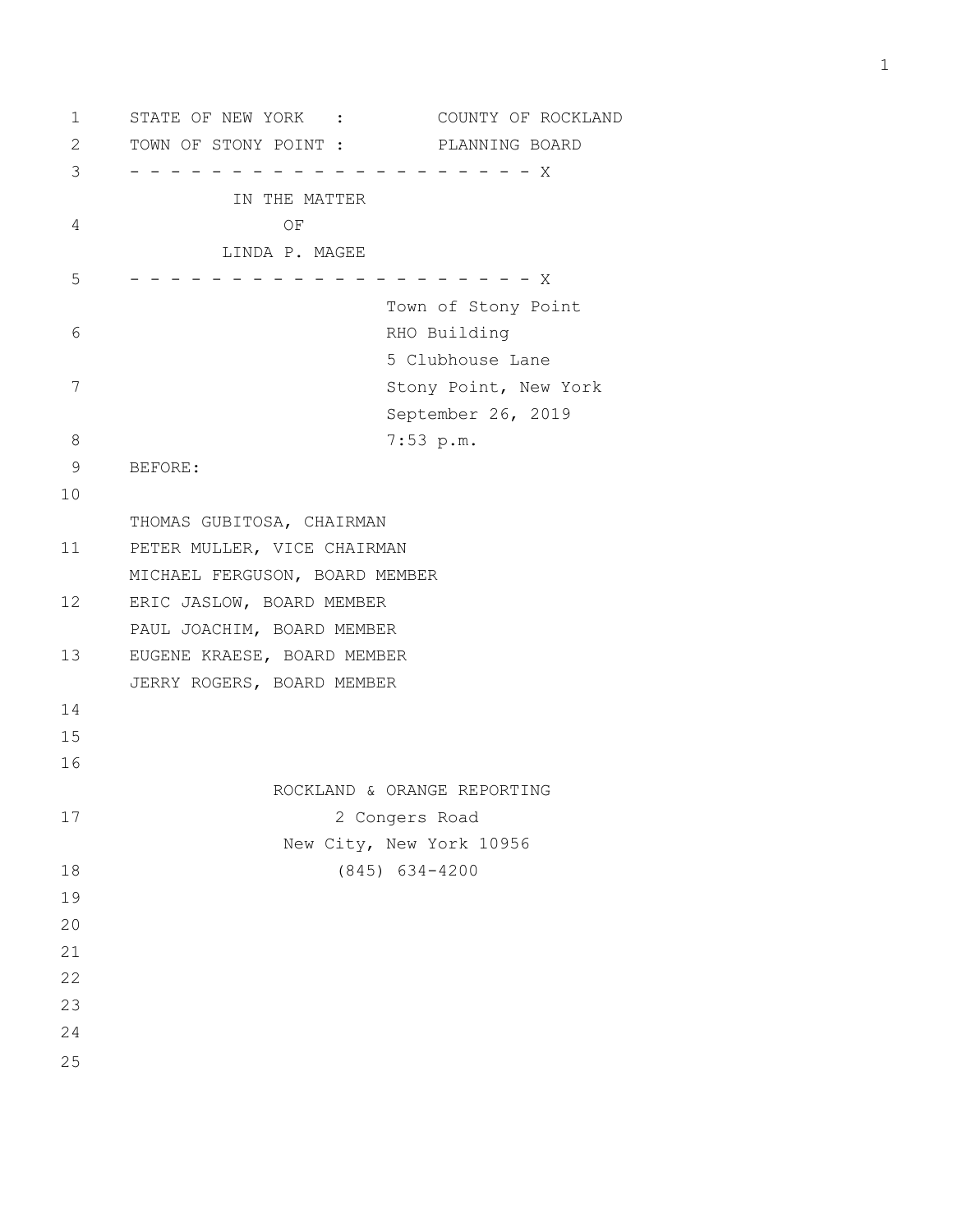| $\mathbf 1$  | Proceedings                                   |
|--------------|-----------------------------------------------|
| $\mathbf{2}$ | CHAIRMAN GUBITOSA: All right. Next            |
| 3            | item, Item 3, these are new applications.     |
| 4            | Linda Magee, minor subdivision located on the |
| 5            | north side of Gate Hill Lane, 1100 feet east  |
| 6            | of Stella Court. It's a new application.      |
| 7            | Mr. Zigler, haven't seen you in a while.      |
| 8            | MR. ZIGLER: Well. Ready?                      |
| $\mathsf 9$  | CHAIRMAN GUBITOSA: We're ready.               |
| 10           | MR. ZIGLER: Okay. Basically, Dave             |
| 11           | Zigler from Atzl, Nasher and Zigler, and I'm  |
| 12           | representing the nice person by the name of   |
| 13           | Linda Magee that happened to have a hardship  |
| 14           | of marrying a guy named Pat.                  |
| 15           | This property was recently approved with      |
| 16           | the subdivision at Gate Hill. It was a        |
| 17           | property line that was contiguous between     |
| 18           | them. The property line moved, I'll say to    |
| 19           | the east, which gave the Magees more          |
| 20           | property. That's shown up here on this map    |
| 21           | right there.                                  |
| 22           | CHAIRMAN GUBITOSA: All right.                 |
| 23           | MR. ZIGLER: Right now, we're coming           |
| 24           | back in to subdivide the property. The        |
| 25           | property is the homestead. And back in the    |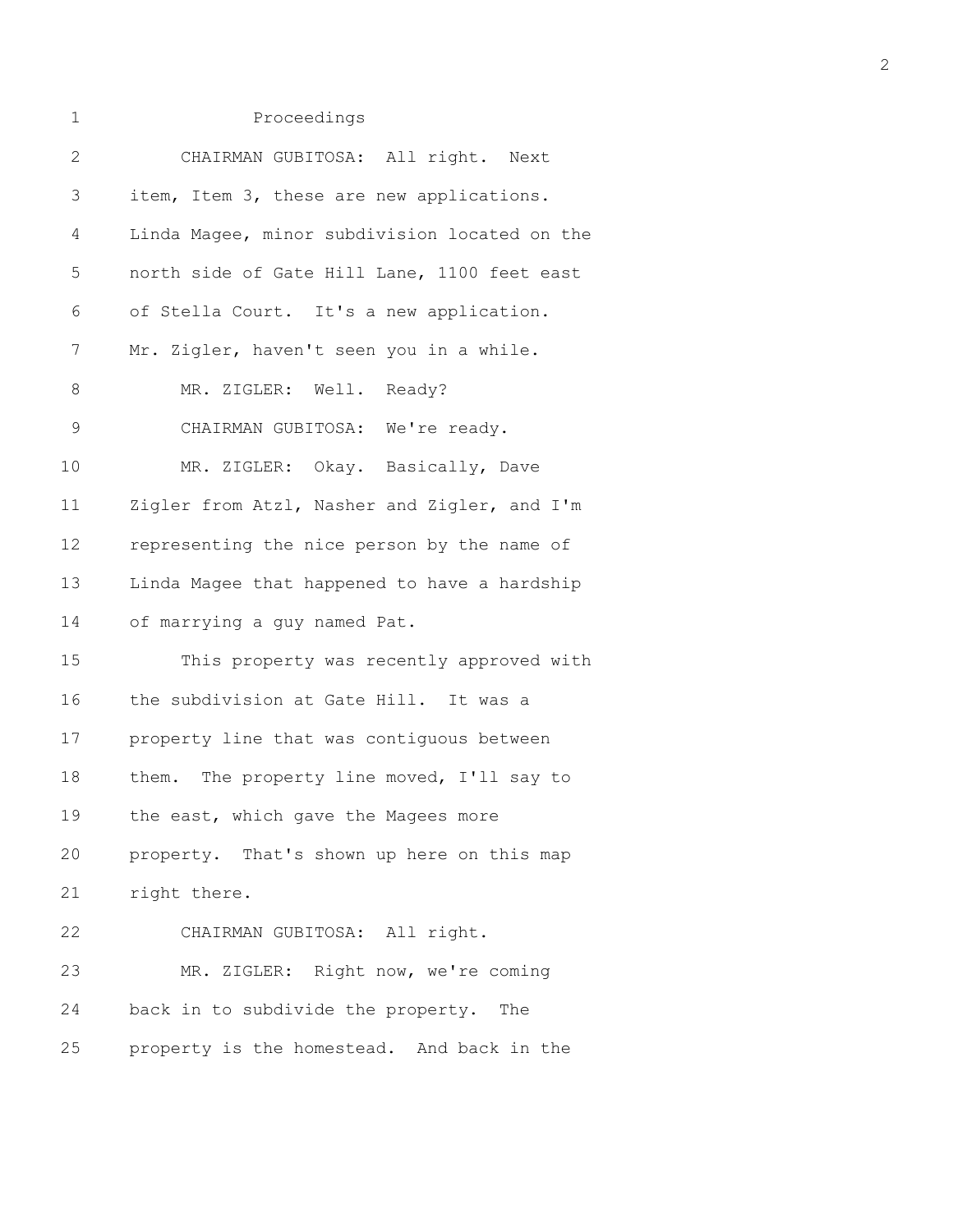```
1 Proceedings
2 70s, I think it was in the 70s, he received
3 variances to build a second house on the
4 property.
5 So today, the property has two houses on
6 it. So what we're doing is taking the
7 original property plus the additional
8 property that he picked up to the east, off
9 of Gate Hill, and we're putting a property
10 line between the two homes. That would
11 separate the lot on north side. Towards Gate
12 Hill would be the original house, and the
13 piece to the south, which I'll say is closer
14 to Blanchard, that would be the second lot,
15 the new lot, and that would be existing home
16 on it.
17 So there's proposed no improvements. It
18 is accessed by a private right-of-way. Bill
19 has to make a determination that this
20 additional lot would require relief of that,
21 as an additional lot off the private
```
22 right-of-way.

23 But there's no changes in driveways or 24 utilities. Everything is separate. So it's 25 just a matter of placing a line between the

3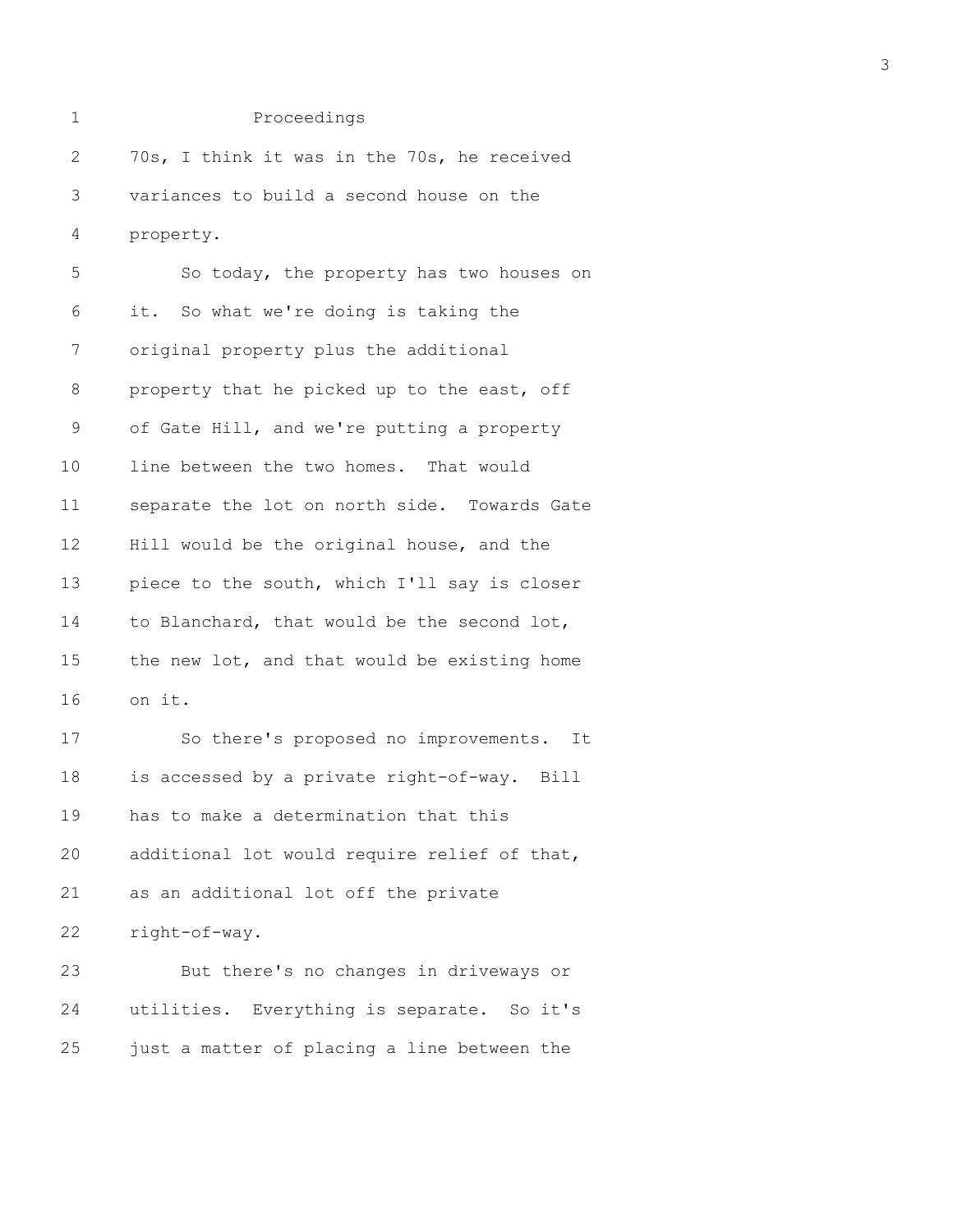| 1              | Proceedings                                   |
|----------------|-----------------------------------------------|
| $\overline{2}$ | two homes. This is the first time you're      |
| 3              | looking at it. I didn't know if you wanted    |
| 4              | to set a field trip to go out and look at the |
| 5              | site.                                         |
| 6              | VICE CHAIRMAN MULLER: I don't think           |
| 7              | it's necessary, Mr. Chairman.                 |
| 8              | CHAIRMAN GUBITOSA: Yeah, I don't think        |
| $\mathsf 9$    | we need -- we've been out there.              |
| 10             | MR. ZIGLER: All right. The site, the          |
| 11             | site line is right in the middle of that      |
| 12             | hill.                                         |
| 13             | CHAIRMAN GUBITOSA: Yeah.                      |
| 14             | MR. ZIGLER: So if you take the 500 foot       |
| 15             | around it, the only reason that we're hitting |
| 16             | a County review is because you have PIP over  |
| 17             | to the west at about 500 foot. So there's     |
| 18             | really no impact. There's no additional       |
| 19             | permits required. It's just this Board to do  |
| 20             | a subdivision. And with the determination by  |
| 21             | Bill, if we got to get, go back to the ZBA to |
| 22             | get the extension of a private road.          |
| 23             | CHAIRMAN GUBITOSA: All right.                 |
| 24             | VICE CHAIRMAN MULLER: Okay.                   |
| 25             | MR. STACH: Yeah, well, I would set lead       |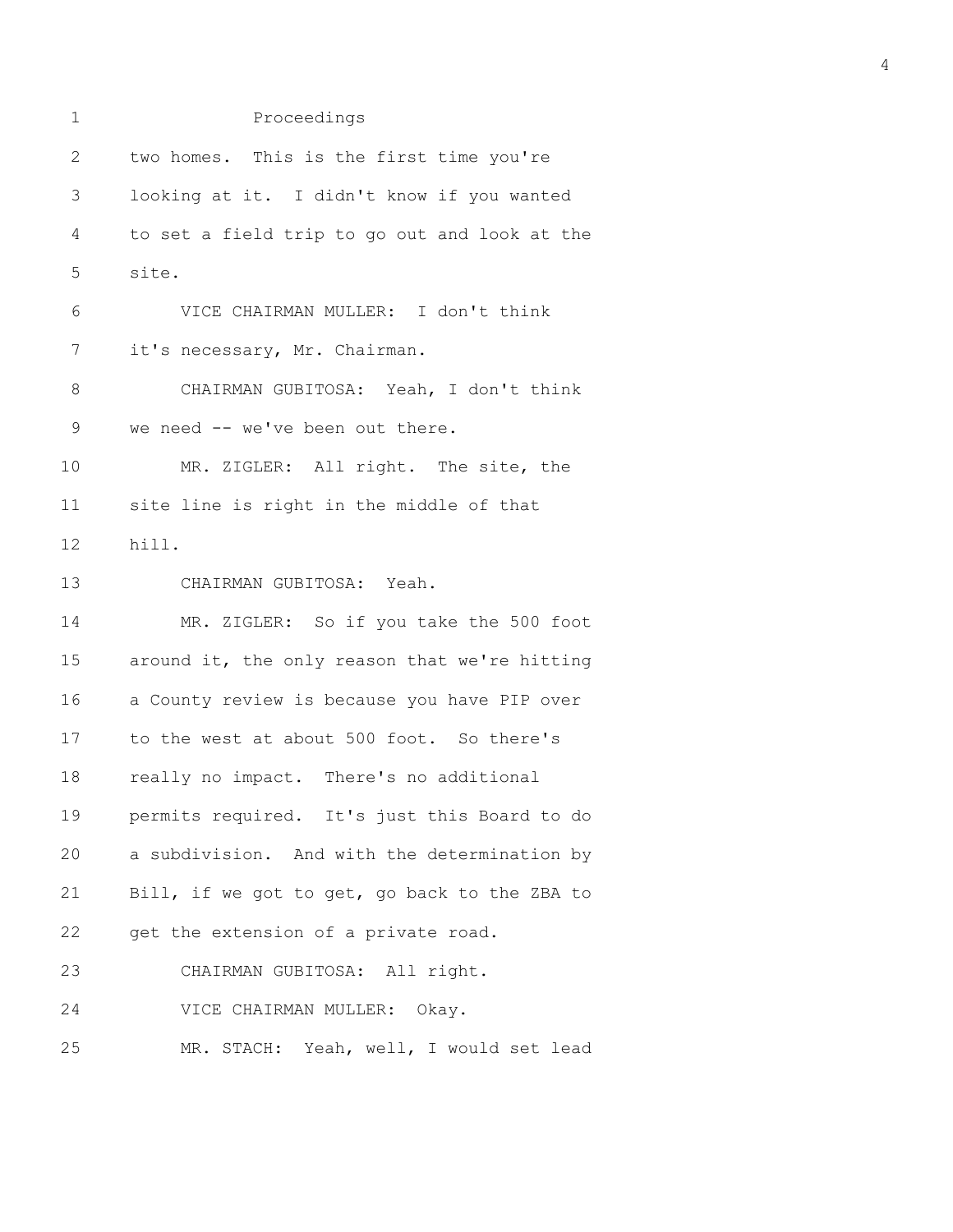| 1  | Proceedings                                  |  |  |  |  |
|----|----------------------------------------------|--|--|--|--|
| 2  | agency for uncoordinated review and classify |  |  |  |  |
| 3  | it as unlisted.                              |  |  |  |  |
| 4  | CHAIRMAN GUBITOSA: All right.                |  |  |  |  |
| 5  | VICE CHAIRMAN MULLER: I'd like to make       |  |  |  |  |
| 6  | that motion.                                 |  |  |  |  |
| 7  | CHAIRMAN GUBITOSA: All right. I need a       |  |  |  |  |
| 8  | second to make us lead agency and, what was  |  |  |  |  |
| 9  | it, uncoordinated review. I have a motion    |  |  |  |  |
| 10 | and a second. All in favor?                  |  |  |  |  |
| 11 | (Response of aye was given.)                 |  |  |  |  |
| 12 | CHAIRMAN GUBITOSA: Opposed? I need a         |  |  |  |  |
| 13 | motion to make this unlisted.                |  |  |  |  |
| 14 | MR. STACH: Unlisted.                         |  |  |  |  |
| 15 | CHAIRMAN GUBITOSA: Unlisted action.          |  |  |  |  |
| 16 | VICE CHAIRMAN MULLER: I'll make that         |  |  |  |  |
| 17 | motion.                                      |  |  |  |  |
| 18 | CHAIRMAN GUBITOSA: Pete, motion.<br>T        |  |  |  |  |
| 19 | need a second.                               |  |  |  |  |
| 20 | BOARD MEMBER FERGUSON: Second.               |  |  |  |  |
| 21 | CHAIRMAN GUBITOSA: Mike seconded. Any        |  |  |  |  |
| 22 | questions? All in favor?                     |  |  |  |  |
| 23 | (Response of aye was given.)                 |  |  |  |  |
| 24 | CHAIRMAN GUBITOSA: Opposed? All right,       |  |  |  |  |
| 25 | so we have lead agency, unlisted. I think    |  |  |  |  |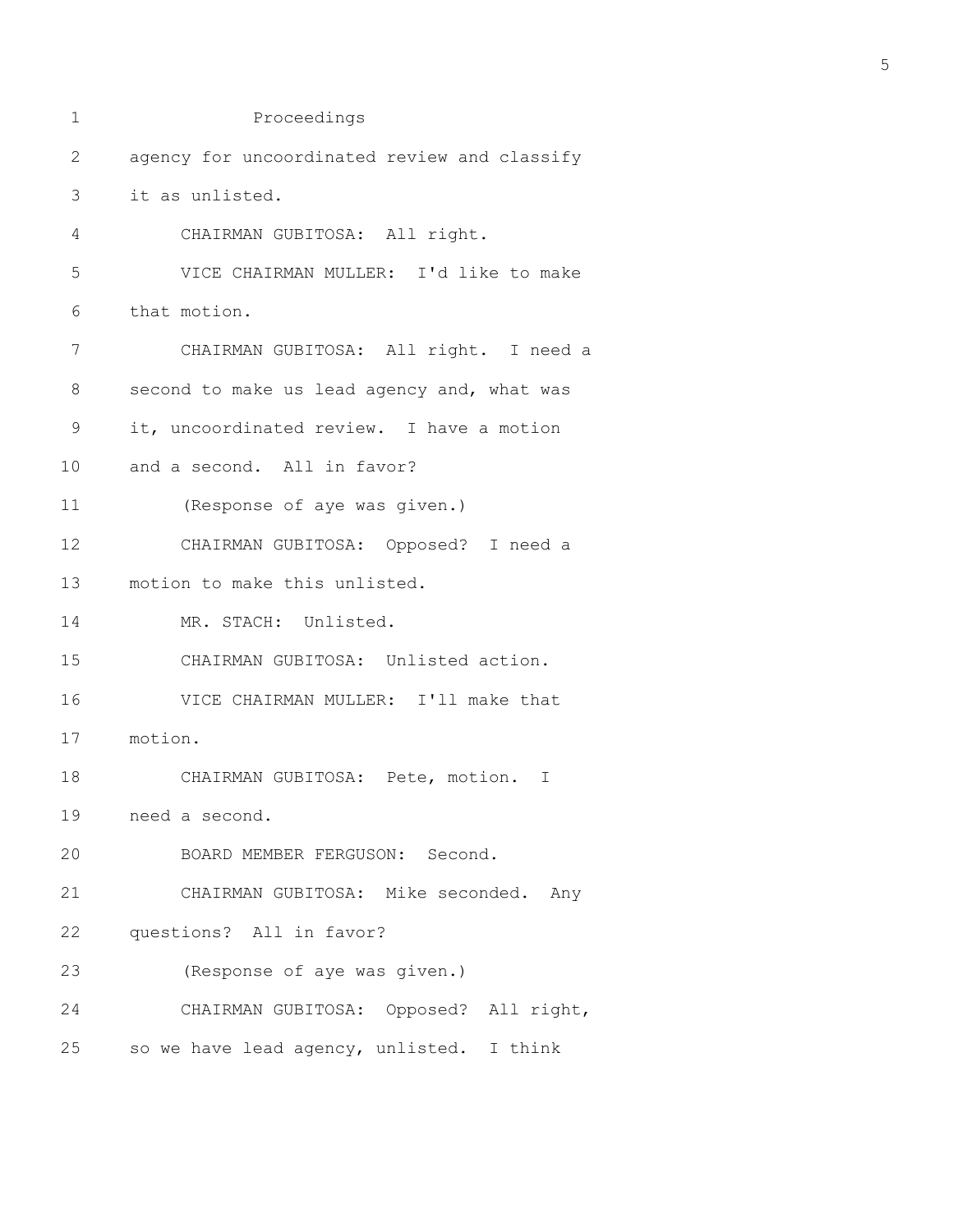1 Proceedings

2 that's it. 3 MR. STACH: So you need to refer to 4 County. 5 CHAIRMAN GUBITOSA: We're going to refer 6 you to, you have to go to County. 7 MR. STACH: To the Zoning Board. 8 MR. O'ROURKE: You have to refer -- I 9 think they have to go to County Planning. 10 CHAIRMAN GUBITOSA: It goes to County 11 anyway, I should say. 12 MR. O'ROURKE: And I believe he said 13 he's waiting for Bill to make a determination 14 whether it has to go to the ZBA or Bill, 15 being the Building Inspector, basically says 16 they don't have to go to the ZBA. It's on a 17 private road, so it will be his call whether 18 it needs a 280-a variance or not. 19 MR. STACH: But there are other 20 variances besides the 280-a, right, that are 21 required? 22 MR. O'ROURKE: No. 23 MR. ZIGLER: No, no. 24 MR. STACH: No? Okay. 25 MR. O'ROURKE: He previously got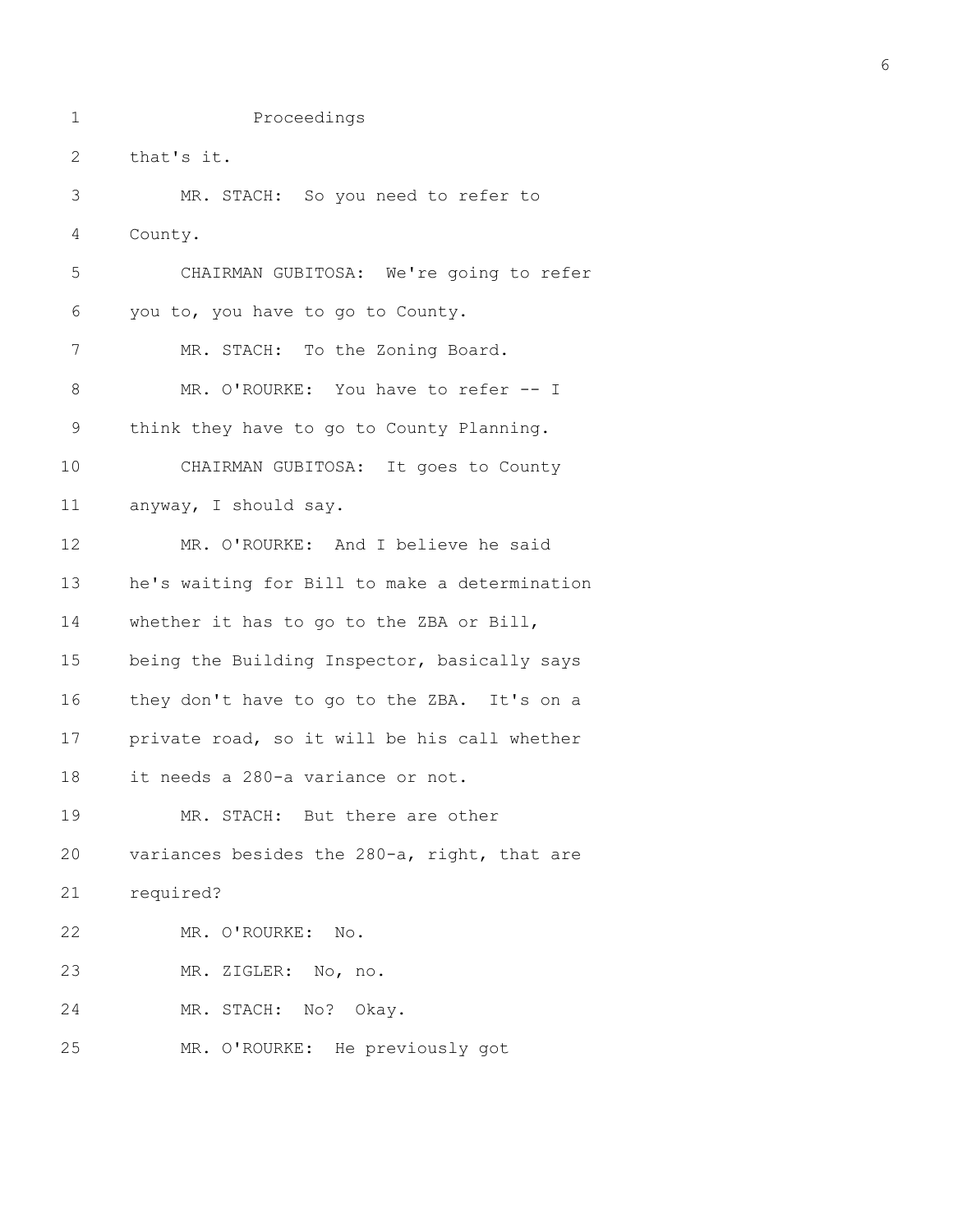| $\mathbf 1$ | Proceedings                                   |
|-------------|-----------------------------------------------|
| 2           | variances for the two homes on the site. The  |
| 3           | lot is actually getting larger in that.       |
| 4           | MR. STACH: But isn't one of your, isn't       |
| 5           | one of your side yard variances increasing    |
| 6           | because of the new line?                      |
| 7           | MR. ZIGLER: No, no. Yeah, it's                |
| 8           | increasing. It's farther away, so that's      |
| 9           | good.                                         |
| 10          | MR. STACH: It's a new --                      |
| 11          | MR. ZIGLER: There's no, there's no            |
| 12          | variances required.                           |
| 13          | MR. STACH: All right.                         |
| 14          | CHAIRMAN GUBITOSA: All right.                 |
| 15          | MR. ZIGLER: We have plenty of area.           |
| 16          | The only other thing I would ask if the Board |
| 17          | would set a public hearing for the next       |
| 18          | meeting.                                      |
| 19          | CHAIRMAN GUBITOSA: All right.                 |
| 20          | VICE CHAIRMAN MULLER: I'll make that          |
| 21          | motion, Mr. Chairman.                         |
| 22          | CHAIRMAN GUBITOSA: I'll make a motion         |
| 23          | to set a public hearing for next month,       |
| 24          | October --                                    |
| 25          | BOARD MEMBER FERGUSON: I'll second it.        |

7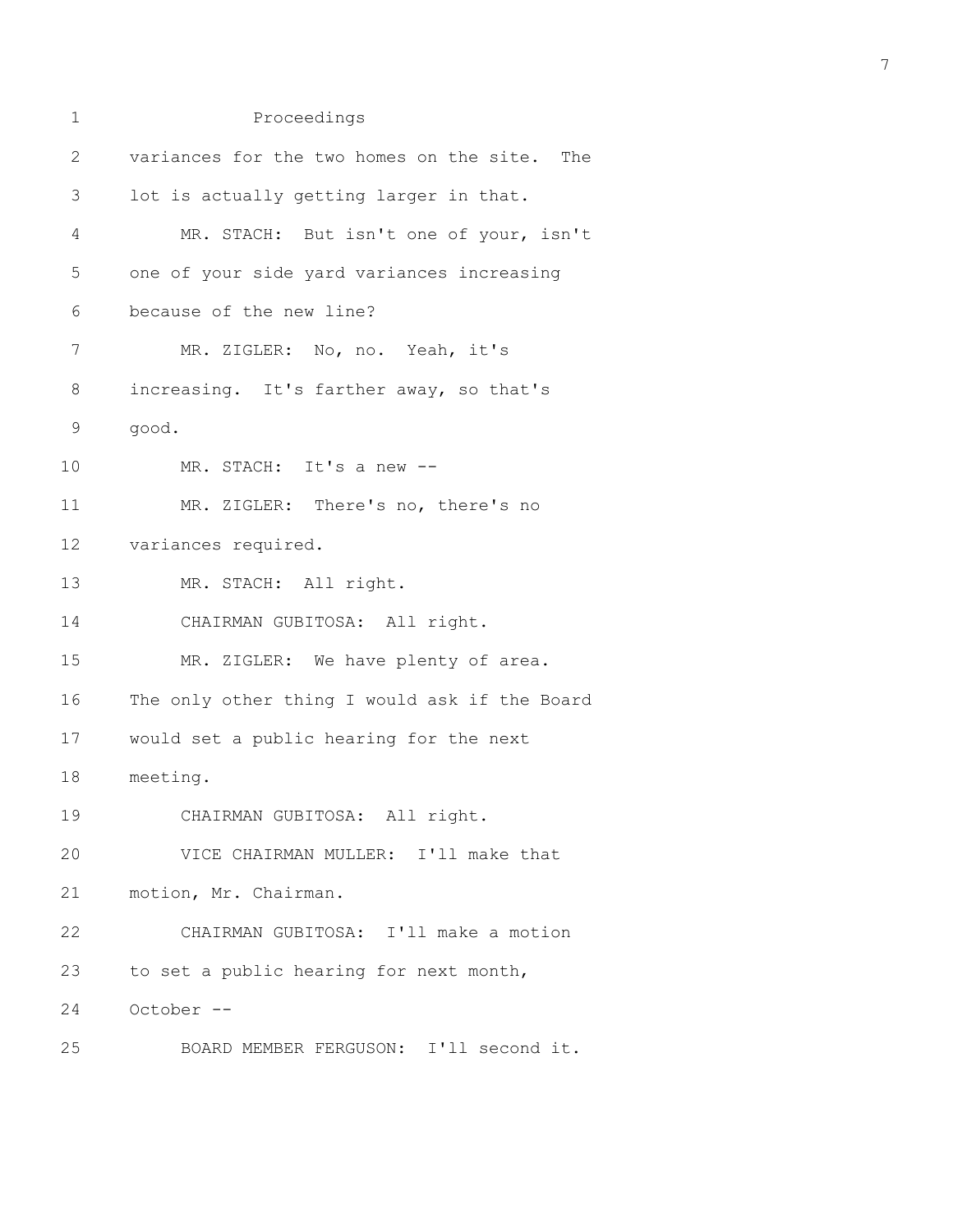| $\mathbf 1$    | Proceedings                                 |
|----------------|---------------------------------------------|
| $\mathbf{2}$   | CHAIRMAN GUBITOSA: -- 24th. All right,      |
| 3              | Mike made the motion. Second? Pete made the |
| $\overline{4}$ | second. All in favor?                       |
| 5              | (Response of aye was given.)                |
| 6              | CHAIRMAN GUBITOSA: Opposed? All right.      |
| 7              | Public hearing, we'll see you.              |
| $\,8\,$        | MR. ZIGLER: Thank you.                      |
| $\mathsf 9$    | (Time noted: 7:59 p.m.)                     |
| $10$           |                                             |
| 11             | 000                                         |
| 12             |                                             |
| 13             |                                             |
| 14             |                                             |
| 15             |                                             |
| 16             |                                             |
| 17             |                                             |
| 18             |                                             |
| 19             |                                             |
| 20             |                                             |
| 21             |                                             |
| 22             |                                             |
| 23             |                                             |
| 24             |                                             |
| 25             |                                             |